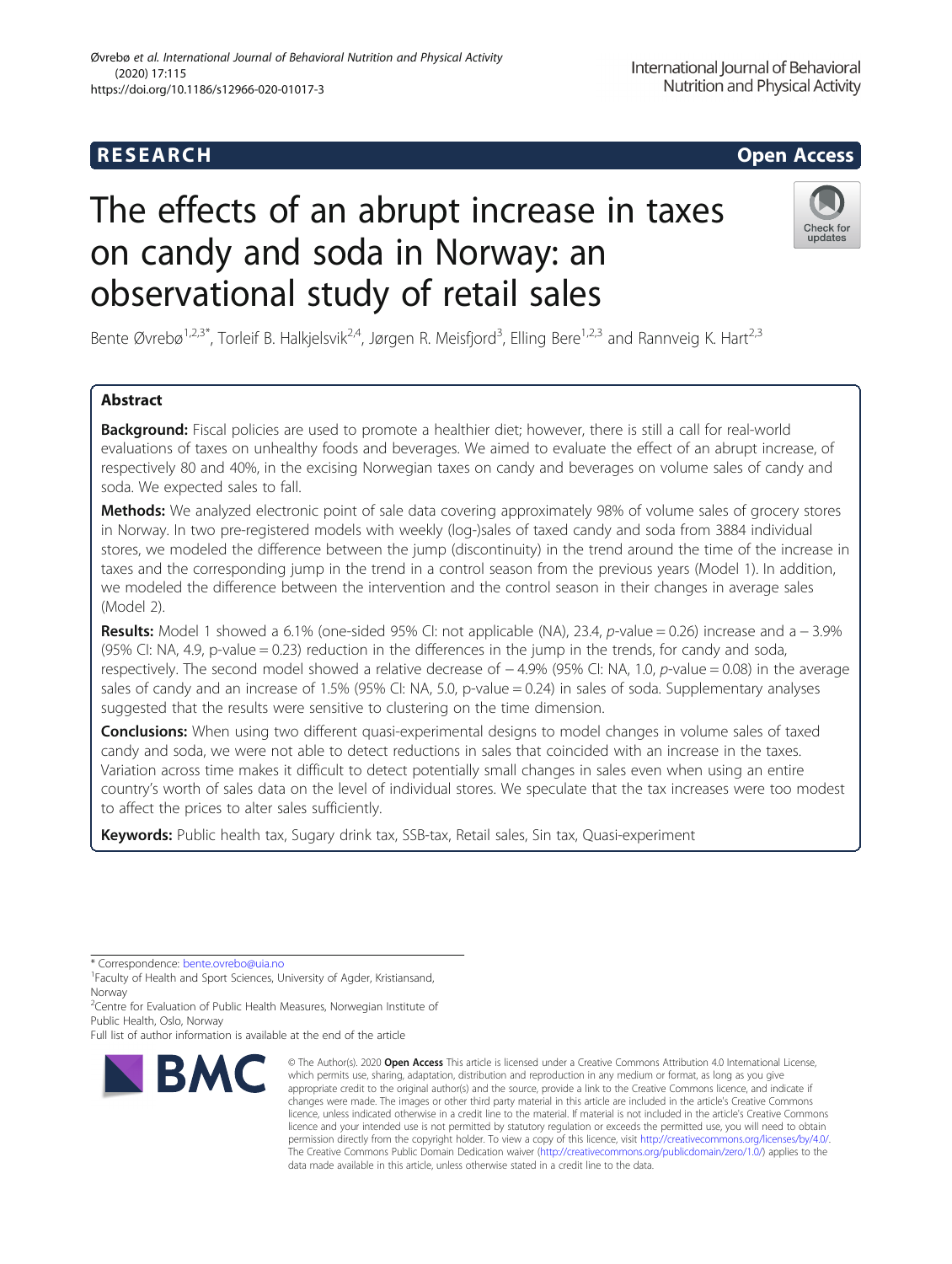# Background

The prevalence of overweight and obesity is a burden worldwide [[1\]](#page-7-0). Overweight and obesity are associated with excessive intake of energy-dense and nutrient-poor foods [\[2](#page-7-0)], which may lead to increased risk of morbidity and mortality and other negative consequences affecting the individual and society in general (e.g., financial strain) [\[3](#page-7-0)–[5](#page-7-0)]. To promote a healthier diet and tackle obesity and non-communicable diseases, the World Health Organization recommends the use of fiscal policies [[6](#page-7-0)].

Historically, taxes on unhealthy products have been motivated by revenues, but lately, several countries have implemented taxes that aim to shift consumer consumption towards a healthier diet [\[7](#page-7-0)], with taxes on sugarsweetened beverages (SSBs) being the most common.

A systematic review and meta-analysis evaluating the prospective impact of food pricing on dietary consumption supports taxation as a method to reduce the intake of unhealthy foods and beverages [[8\]](#page-7-0). Furthermore, taxation of SSBs has been reported to lower sales of SSBs with the potential to reduce energy and sugar intake [\[9](#page-7-0)]. However, a large proportion of studies on the effect of taxes on unhealthy foods and beverages are modeling or simulation studies, few are based on real-world evaluations [\[9](#page-7-0), [10\]](#page-7-0). Nonetheless, a recent systematic review and meta-analysis using only real-world evaluations of SSB-taxes reported an average decline in unhealthy beverage purchases and dietary intake of 10% with a SSBtax of  $10\%$  [[11\]](#page-7-0). However, the results were strongly heterogeneous across study contexts and tax designs.

Compared to taxes on beverages, fewer countries have implemented and evaluated taxes on unhealthy foods. Mexico reported a 5.3% reduction in purchases of taxed foods after implementing an 8% tax on energy-dense nutrient-poor foods [\[12\]](#page-7-0), whereas Hungary with a public health tax [\[13\]](#page-7-0) and Denmark with a tax on saturated fat have reported smaller effects [\[14](#page-7-0)]. There is still a need for real-world evaluations of taxes on foods and beverages, especially taxes on unhealthy foods, to understand their effects in different contexts [\[10](#page-7-0), [11](#page-7-0), [15\]](#page-7-0).

In November 2017, Norwegian budget negotiations led to an abrupt 80% increase in the tax on chocolate and sugar products, from 20.19 NOK (2.09 EUR) per kg to 36.92 NOK (3.82 EUR) per kg; and a 40% increase in the tax on non-alcoholic beverages, from 3.34 NOK (0.35 EUR) per liter to  $4.75$  NOK (0.49 EUR) per liter [\[16](#page-7-0)]. Both increases were implemented on January 1st, 2018. Although the taxes were increased mainly to create revenues, the potential public health benefits were emphasized by the government. With the abrupt increase in the taxes, a natural experiment setting emerged.

This study aimed to identify the effect of the abrupt increases in the existing Norwegian taxes on chocolate and sugar products and non-alcoholic beverages on the sales of these products. We expected the sales of taxed products to fall; thus, our hypotheses were directional.

# Methods

# Study design

We evaluated the potential changes in sales during an intervention season, representing the periods before and after the abrupt increase in taxes on January 1st, 2018 (weeks 30–52 in 2017 and 1–23 in 2018), against the changes in sales during a control season (weeks 30–52 in 2016 and 1–23 in 2017). To avoid the high variability in sales during Christmas and the subsequent weeks, we excluded four weeks on each side of the cutoff (January 1st) in each season. The weeks included in the main analysis are presented in Figure S1 (see Supplementary Figure S1, Additional file [1\)](#page-7-0). The outcome variables were weekly volume sales of candy and soda covered by the taxes. The effects were estimated by two types of quasiexperimental designs. In Model 1 (difference-in-discontinuity), the (geometric) average sales over time were modeled flexibly with splines before and after January 1st (excluding the window of eight weeks) and allowed for different slopes in the control and intervention seasons. The effect estimate in Model 1 represents the difference between the two seasons in the breaks (jumps) of their trends before and after the time of the intervention. In Model 2, time was modeled as fixed effects per week number across the two seasons, and the effect estimate represents the difference between seasons in changes of the (geometric) average sales from the period before to after January 1st.

#### Data and setting

We used longitudinal retail data, consisting of grocery stores sales data as registered at checkout scanners in the period June 2016 to June 2018 from the four largest chains in Norway, collected by the Nielsen Company Norway. Data consisted of sales in value (NOK) and volume, aggregated by product category, store, and week. When compared against the official retail sales from Statistics Norway [[17\]](#page-7-0), the total data set covers about 98% of the annual sales in Norwegian grocery stores [\[18](#page-7-0)]. This is an approximate estimate of the proportion of sales, as definitions of a grocery store may vary.

The taxes do not differentiate between sugar or artificial sweetener content. Thus, irrespective of the type of sweetener, we formed two groups of taxed products that served as our primary outcomes: candy and soda. We excluded seasonal products, products that are not typically associated with candy (marzipan, energy tablets, etc.), and bulk candy (not provided in volume sales). The taxed candy product group consisted of the following subcategories: pastilles, other sugary products,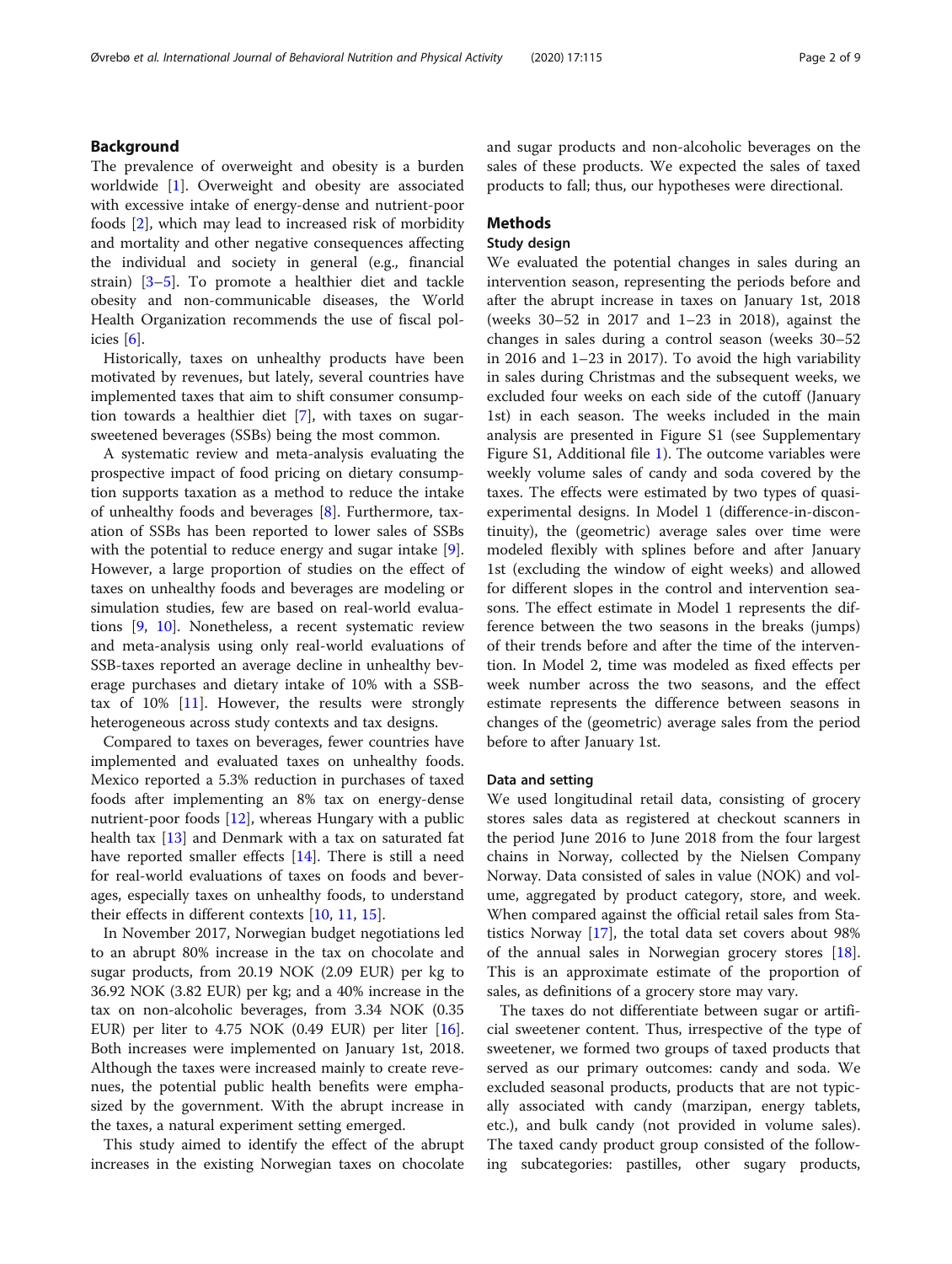bubblegum, sweets, caramels, chocolate (bars, figures, boxes, etc.) and licorice. In the soda product category, we included all subcategories of prepared soda with added sugars and artificial sweeteners. For each grocery store, we summed up the weekly volume sales within each of the two product groups, candy in kg and soda in liter, and used the natural log of these sums in the analyses. Thus, the analyses were based on the aggregated volume sales of various product groups, not their nutritional content (for which data was not available).

# Statistical methods

The analyses were conducted in Stata version 15.1 software (StataCorp. 2017. Stata Statistical Software: Release 15. College Station, TX: StataCorp LLC). Details on the data preparation and statistical models are described in the pre-registered analysis plan available online ([https://](https://osf.io/pz4eg/) [osf.io/pz4eg/\)](https://osf.io/pz4eg/) [[19\]](#page-7-0). For each of the product groups (candy and soda), we ran two different models: Model 1 with splines and Model 2 with week number as fixed effects. Model 1 was an ordinary least squares regression with sales in log-volume as the outcome:

$$
\ln(y)_{i,t} = a_{shop} + \beta_1 (X_{season,i,t} * X_{dur \ge 0i,t}) + \beta_2 X_{season,i,t} + \beta_3 X_{dur \ge 0i,t} + \beta_4 X_{contr} + yf(X_{dur,i,t}) + \delta f(X_{dur,i,t} * X_{season,i,t}) + e_{i,t}.
$$

 $\beta_1$  is the parameter of interest (tax effect) and captures the difference between the discontinuity in the intervention and control season, comparing the jump from late November to early February (a local effect).  $\beta_2$  captures differences in the level between intervention and control season.  $\beta_3$  captures the shared jump from late November to early February across the intervention and control season.  $\beta_4$  is a vector of controls, including dummies for Halloween and Easter, and the value of sales of nonedible products (an exogenous proxy for total sale).  $a_{\text{shop}}$ captures fixed effects at the shop level. We modeled time trends by restricted cubic splines using the *mkspline* function in Stata with a total of three knots; one before the cutoff (week number 30), one at the cutoff (week number 5) and one after the cutoff (week number 23).  $\gamma$ captures shared time trends (the splines), and  $\delta$  captures how the intervention season deviates from this trend.

Model 2 modeled time by fixed effects of week number:

$$
\ln(y)_{i,t} = a_{week} + a_{shop} + \beta_1(X_{season,i,t} * X_{dur \ge 0i,t}) + \beta_2(X_{season,i,t}) + \beta_4 X_{contr} + e_{i,t}
$$

Fixed effects at the week number level  $(a_{week})$  replaced joint and separate trend modeling. We controlled for Easter and a proxy of total sales  $(\beta_4)$ , as described above. Halloween fell on the same week number and was thus not included because Model 2 includes fixed effects of week number. As there are only two seasons, the model resembles an interrupted time series design (the season dummy captures the linear time trend), but it is parameterized as a difference-in-difference model. While Model 1 captured the local change around the cutoff, accounting for trends within seasons, Model 2 gave the difference between the intervention and control season in their average change from before to after the cutoff.

To account for dependencies (e.g., autocorrelation) within geography and time, respectively, we estimated robust standard errors with two-way clustering on time and at the level of municipalities using the Stata user-written function *reghdfe* [[20\]](#page-7-0). As we were only interested in the potential fall in sales, we report onesided 95% CIs.

We ran several sensitivity tests, as described in the results section. Further, in the descriptive analyses of changes in price, we calculated the price per volume for each subcategory within the two product groups and reported the means of these subcategories for taxed candy and soda, respectively.

# Ethics

The study does not qualify as human participant research or medical research. No ethical approval was needed according to national legislation.

# Results

Sales data from 3884 stores were used in the analysis. Descriptive mean weekly sales of taxed candy and soda in the control and intervention season are presented in Fig. [1](#page-3-0). The figure indicates similar trends in sales with an increase in sales in the weeks before week 52 and with a drop in sales from week 1. After week 1, the sales increase in both product groups.

Descriptive results of weekly volume sales for both product groups by each season are presented in Table [1](#page-3-0). The upper panel shows the average sales per week before and after January 1st for the full seasons (week 27 to 52 and week 1 to 26 the following year), and the lower panel shows the average weekly sales for the seasons used in the main analyses (excluding seven weeks during the summer and excluding an eight-week window centered on January 1st).

Model 1 (estimating the local effect) yielded a 6.1% increased volume sale of taxed candy in the intervention season compared to the control season, and a reduction in sales of soda corresponding to a difference of − 3.9% (Table [2\)](#page-4-0). These numbers represent the differences in the estimated jumps in the trends, as illustrated in Fig. [2](#page-4-0). As one coefficient was in the opposite direction of our predictions, and the other yielded a one-sided *p*-value of 0.23, the results were inconclusive.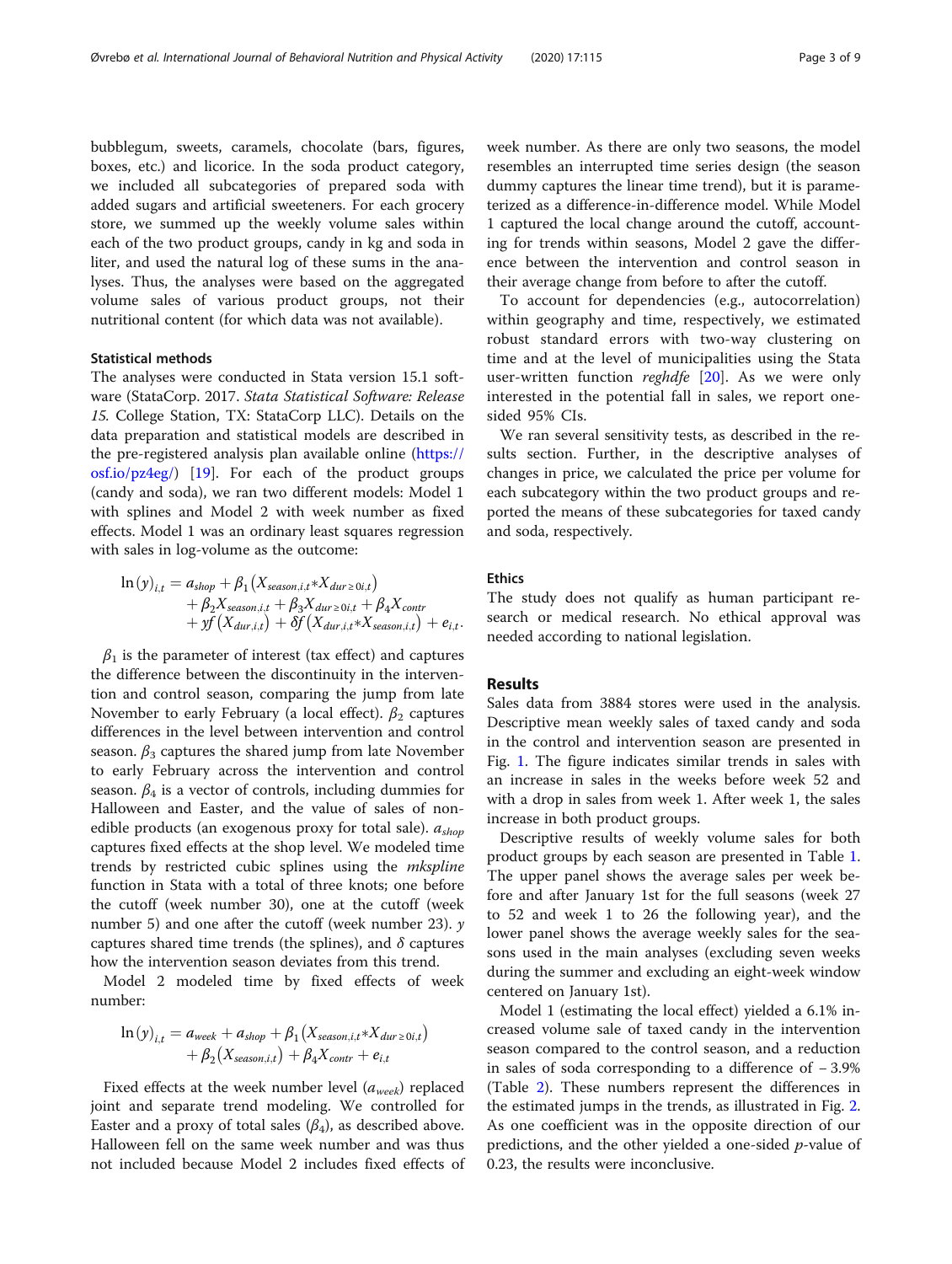<span id="page-3-0"></span>

Model 2 estimated the difference in changes between the average sales before and after the cutoff (rather than the local jump around the cutoff). Analysis with Model 2 revealed a reduction in sales of candy corresponding to a difference of − 4.9% when comparing the intervention season to the control season (one-sided  $p$ -value = 0.08).

|  | <b>Table 1</b> Descriptive mean (±SD) weekly store volume sales of |  |  |  |
|--|--------------------------------------------------------------------|--|--|--|
|  | taxed candy and taxed soda                                         |  |  |  |

|                        | Taxed candy (kg) |               | Taxed soda (liter) |               |  |
|------------------------|------------------|---------------|--------------------|---------------|--|
|                        | Control          | Intervention  | Control            | Intervention  |  |
| Complete seasons       |                  |               |                    |               |  |
| Pre                    | 165(62)          | 162 (52)      | 1882 (333)         | 1864 (370)    |  |
| Post                   | 143 (31)         | 140 (39)      | 1790 (210)         | 1812 (266)    |  |
| Change                 | $-21(-13.0\%)$   | $-22(-13.7%)$ | $-92(-4.9%)$       | $-52 (-2.8%)$ |  |
| Seasons as in analyses |                  |               |                    |               |  |
| Pre                    | 148 (11)         | 152 (14)      | 1778 (116)         | 1788 (152)    |  |
| Post                   | 150 (31)         | 148 (42)      | 1818 (210)         | 1873 (238)    |  |
| Change                 | $2(1.1\%)$       | $-4 (-2.6%)$  | 40 (2.3%)          | 85 (4.8%)     |  |

Pre/post signifies pre or post the cutoff (January 1st). SD Standard deviation

The analysis of soda yielded a 1.5% increase in sales, contrary to our prediction (see Table [2](#page-4-0)). The coefficients of the two analyses using Model 2 were in the opposite direction of the local model (Model 1). A table that includes all regression coefficients in the main analyses is presented in Supplementary Table S2 in Additional file [1](#page-7-0).

Due to the null results of our main analyses, we did not analyze potential substitute products and we did not emphasize one model over the other, as described in the preregistration [[19\]](#page-7-0).

# Supplementary analyses

As it is likely that the effect of the taxes varies with cross-border shopping possibilities, we conducted a subsample analysis excluding municipalities categorized as high cross-border shopping municipalities (see Supplementary Text S3, Additional file [1\)](#page-7-0). Results were not different from the main analyses (Supplementary Text S4 and Table S5, Additional file [1\)](#page-7-0).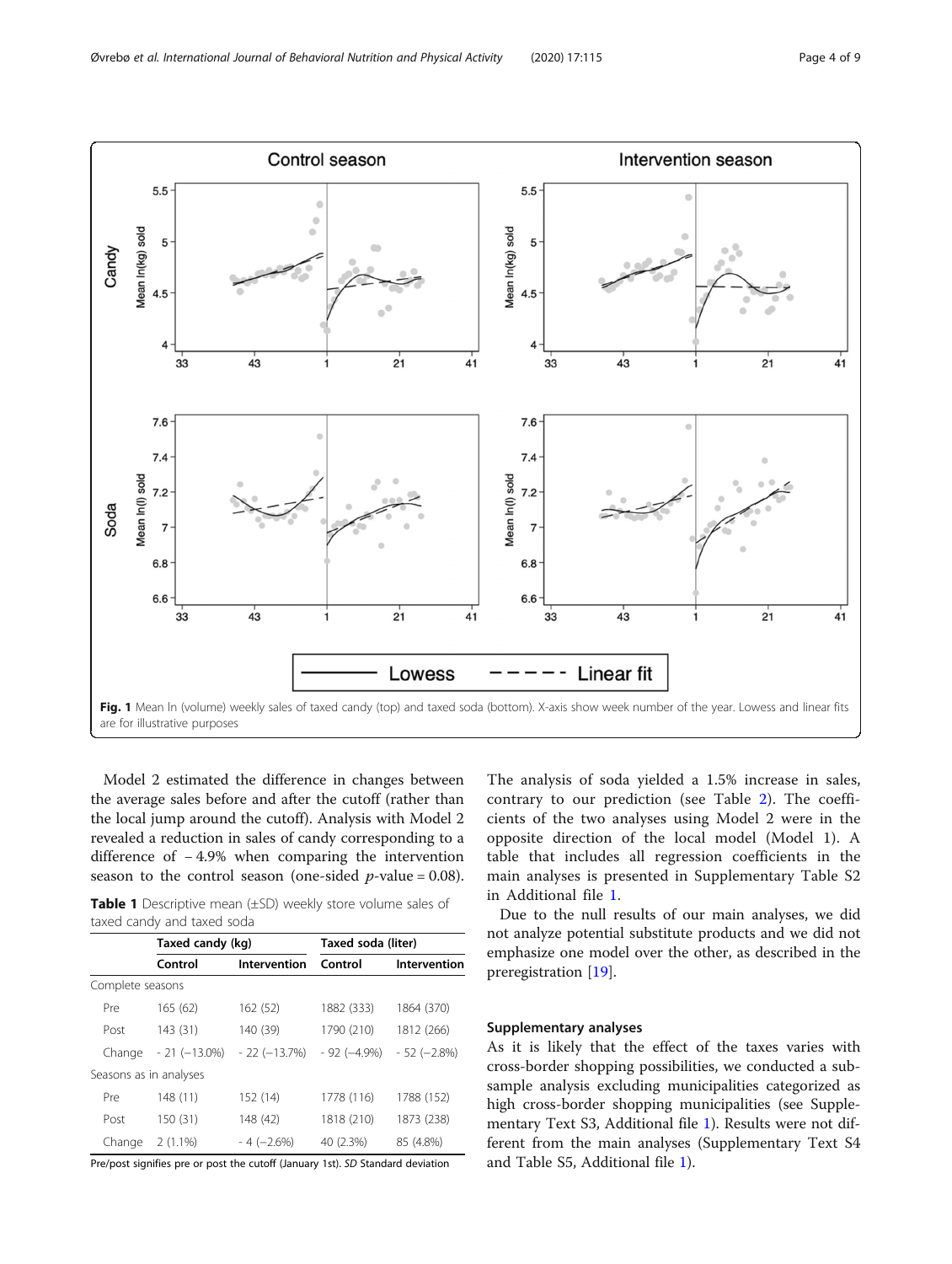|                    | Candv           |                   | Soda            |                   |  |
|--------------------|-----------------|-------------------|-----------------|-------------------|--|
|                    | Model 1 (local) | Model 2 (average) | Model 1 (local) | Model 2 (average) |  |
| Tax effect         | 1.061           | 0.951             | 0.961           | 1.015             |  |
| One-sided 95% CL   | [NA, 1.234]     | [NA, 1.010]       | [NA, 1.049]     | [NA, 1.050]       |  |
| One-tailed p-value | 0.26            | 0.08              | 0.23            | 0.24              |  |

<span id="page-4-0"></span>Table 2 Exponentiated regression coefficients of the tax effect for the main models

CI Confidence intervals. NA Not applicable due to one-sided CIs

To evaluate robustness in terms of the choice of periods, we excluded an additional two weeks on each side of the cutoff in each season, resulting in the exclusion of twelve weeks per season. Analyses of these data gave similar results as the main analyses, except in Model 1 for taxed candy, which showed an estimated local increase in sales of 16% in the intervention season (see Supplementary Table S6, Additional file [1](#page-7-0)).

In addition to the above pre-registered sensitivity analyses, we ran analyses based on Model 2, where the changes in the intervention season were compared against the average changes of all previous seasons for which we were able to obtain reliable data (2012–2017, five seasons). The analysis yielded coefficients

corresponding to a  $-3.9\%$  one-sided 95% CI [NA,  $-0.1$ ] reduction in sales of candy (one-sided  $p$ -value = 0.05) and a 5.5% [NA, 9.3] increase in soda sales, one-sided p-value = 1.0, see Supplementary Table S7, Additional file [1](#page-7-0).

Factors that change sales differentially in the control and treatment seasons (e.g., if the weather was warmer in the second part of the control season) could confound our results. Such changes would also affect product groups similar to the taxed products and can be netted out in a triple difference (DiDiD) design. To estimate DiDiD models, we included observations of sales of similar, non-taxed products into our data sets, comparing candy to snacks and soda to bottled water. The DiDiD

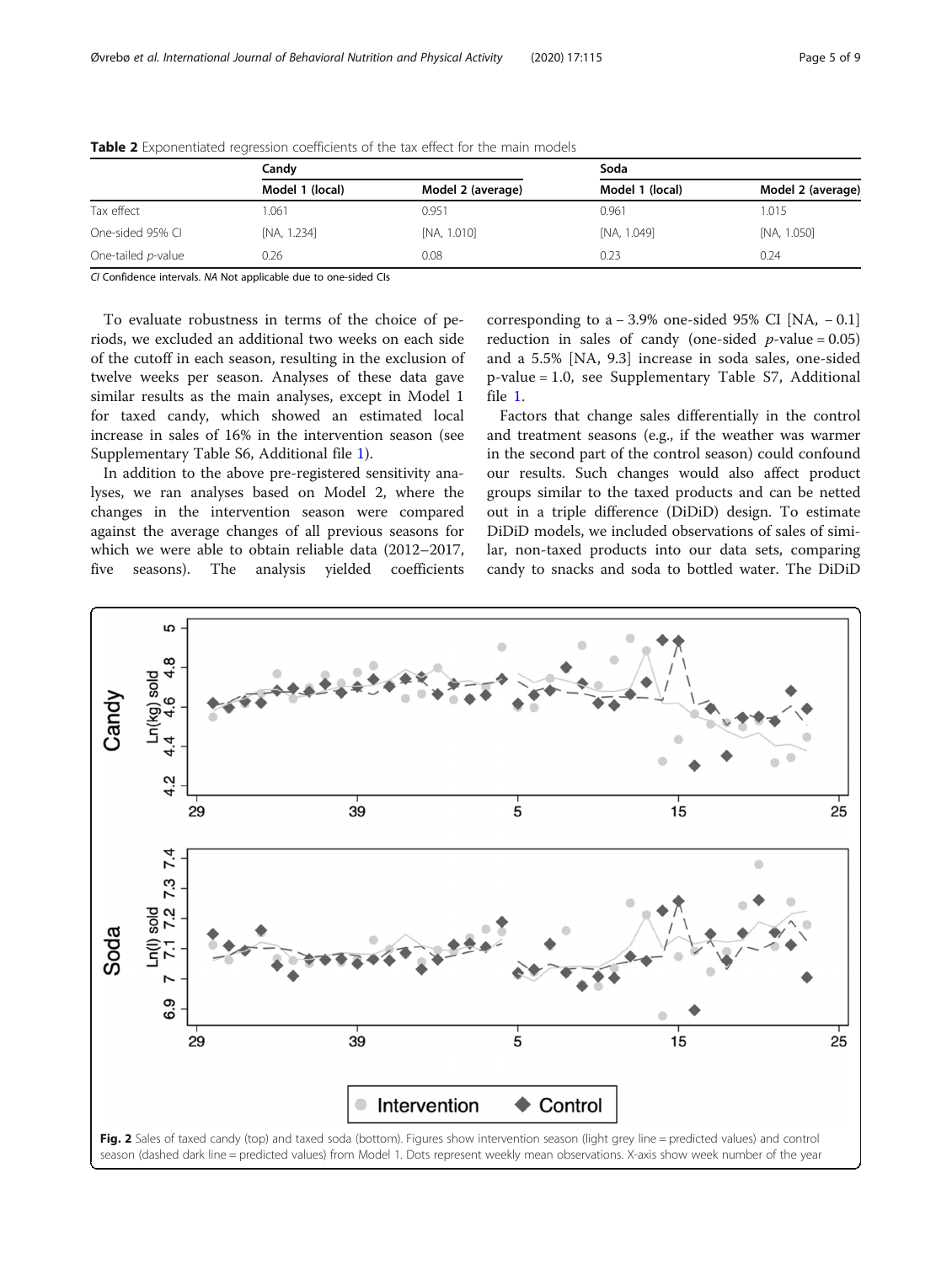effect estimate from this analysis shows how a taxed product group deviates from a control product group in terms of differences between the pre-post change in the intervention season and the pre-post change in the control season. These analyses showed an estimated − 7.2% [NA, 0.5] (*p*-value = 0.06) reduction for candy and  $0.8\%$ [NA,  $17.3$ ] (p-value = 0.47) increase for soda (See Supplementary Table S8, Additional file [1](#page-7-0)).

To explore how clustering on time influenced the uncertainty of the estimates in the main models, we inspected CIs and p-values based on standard errors that only accounted for clustering on municipalities (not on time as in the main analyses). This reduced the uncertainty substantially (e.g., Model 2 for candy gave 0.951 [NA, 0.959], p-value  $< 0.001$ ), and suggests that the high level of uncertainty in the estimates is mainly driven by dependencies within time (e.g., co-movements in sales across the stores).

## Impact on prices

When hypothesizing a fall in sales, we presumed that the prices on taxed products would be higher after the intervention (the tax increases). The volume price of taxed candy increased 5.8 percentage points more in the intervention season in comparison to the control season, and the same figure for taxed soda was 8.0 percentage points (see Table 3).

# Discussion

In the context of an abrupt increase in taxes on candy and soda implemented January 1st, 2018, in Norway, we assessed the differences between the season of the intervention and a control season in terms of changes in sales of taxed products from the periods before and after January 1st. Using two different quasi-experimental models to analyze changes in volume sales, we were not able to consistently detect reductions that coincided with the increases in the taxes. The uncertainty of the effect estimates was high, which can be attributed to high variation in sales over time (that is not captured by modeling of covariates, seasonality, and trends). There was no reliable local effect before to after the intervention, and no decline in the average sales of soda, but the reform may have had a small but meaningful effect on the

**Table 3** Mean  $(\pm SD)$  weekly volume price of taxed products with the season as in analysis (NOK)

|        |             | Taxed candy (price per kg) | Taxed soda (price per liter) |              |  |
|--------|-------------|----------------------------|------------------------------|--------------|--|
|        | Control     | Intervention               | Control                      | Intervention |  |
| Pre    | 289.7 (3.8) | 298.2 (6.2)                | 22.4(0.4)                    | 22.6(0.6)    |  |
| Post   | 296.4 (4.6) | 322.3(4.1)                 | 21.7(1.0)                    | 23.7(0.9)    |  |
| Change | 6.7(2.3%)   | 24.1 (8.1%)                | $-0.7$ ( $-3.1\%$ )          | $1.1(4.9\%)$ |  |

Pre/post signifies pre or post the cutoff (January 1st). NOK Norwegian currency (kroner). SD Standard deviation

average sales of candy. However, the statistical evidence is weak. The average model (Model 2) suggested a reduction of 4.9% in sales ( $p$ -value = 0.08), but the results of the local model (Model 1) was in the opposite direction. The supplementary analysis of taxed candy with additional control seasons back to 2012 yielded a reduction in sales of  $3.9\%$  (p-value = 0.05), and the analysis of candy with snacks as a control product gave a 7.2% reduction (p-value =  $0.06$ ). *P*-values in this range are not unexpected given the four main analyses and the twelve supplementary analyses.<sup>1</sup> Descriptive analyses showed that the price per volume across subcategories of candy and soda increased during the intervention season by respectively 5.8 and 8.0 percentage points beyond the changes in the control season.

The present results partly contrast with some of the past literature on the impact of taxes on unhealthy foods and beverages, especially concerning beverages. Empirical studies from Mexico and the US reveal reductions in sales or purchases of beverages after implementation of taxes on beverages, however, with varying effects [[21](#page-7-0)– [24\]](#page-7-0). Findings from the tax on beverages in Philadelphia in the US, indicated an overall reduction of 38% in sales of taxed beverages, despite large increases in volumes sales in bordering zip codes [\[24\]](#page-7-0). Furthermore, sales in Berkeley one-year post implementation of a SSB-tax declined by 9.6%; however, it increased by 6.9% in non-Berkeley stores [[25](#page-7-0)]. Average weekly sales in Barbados decreased with 4.3% following implementation of a SSBtax, compared to expected sales without a tax  $[21]$  $[21]$ . A study using self-scanned purchases from a panel of 6253 Mexican households reported a 6% reduction in taxed beverages after the implementation of a SSB-tax [[23](#page-7-0)]. As an example of more inconclusive results, the evaluation of a French soda tax reported mixed evidence from analyses of purchase responses [[26\]](#page-7-0).

In comparison with some of the results on beverages, evaluations of taxes on unhealthy food products show smaller reductions or substitution effects in purchases [[12](#page-7-0)–[14](#page-7-0), [27](#page-8-0)]. For example, evaluations of the tax on energy-dense foods in Mexico revealed a decrease in purchases of 5.3% on taxed foods (in 2014–2016) when compared to a period without taxes (2008–2012) [[12](#page-7-0)].

In contrast to our findings, Steen and Ulsaker (2019) reported a 23% reduction in chocolate sales and an 11% reduction in soda sales when evaluating the same increases in the Norwegian tax on a smaller sample from the same data as used in the present study [[28\]](#page-8-0).

<sup>&</sup>lt;sup>1</sup>Although our tests are not independent, the high probability of obtaining at least one p-value below 0.05 can be illustrated by assuming a true null and 16 independent tests,  $1-(0.95)^{16}$ , which gives a probability of 56%.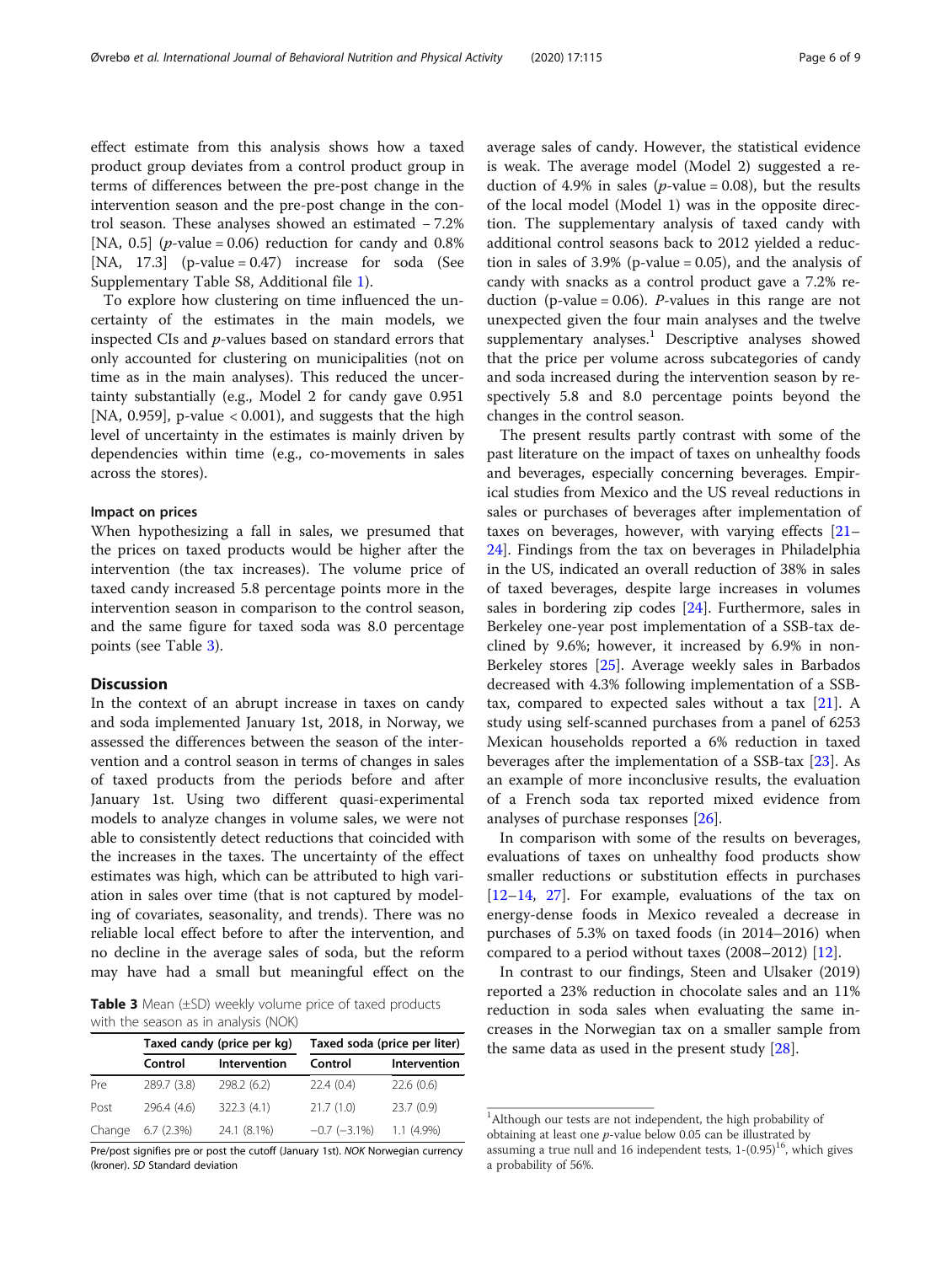One difference between several of the studies cited above, and the present one is that we have accounted for dependencies within each time unit by calculating standard errors that are cluster-robust at the dimensions of both time and geography. To illustrate the impact of such dependencies, we ran a model without adjusting for clustering on time, and we obtained a substantial reduction in the estimated uncertainty. However, the inference in that model assumes independence among the observations between the geographical clusters, which means that unmodelled co-movement in the sales at the national or cross-regional level (due to sales promotions, weather, sports events, etc.) produce pseudo-replication. For more details on cluster-robust inference, see Cameron et al. (2006) [[29\]](#page-8-0) and Abadie et al. (2017) [\[30](#page-8-0)]. Note, however, that several studies use aggregated data for which clustering is not an issue [\[12](#page-7-0), [21\]](#page-7-0).

Taxing unhealthy foods and beverages have become more common, yet it is still difficult to compare effects between countries. The contexts differ in terms of initial intake levels of the taxed products, the level and design of the tax, product market, economy, and cross-border shopping. Furthermore, other uncertainties and differences related to price transmission, consumer response, and substitution patterns make comparisons challenging.

Although the meta-analysis by Teng et al. (2019) reported that the equivalent of a 10% SSB-tax was associated with an average decline in beverage purchases and dietary intake of 10%, they concluded that context and tax design might be just as important as the tax level in designing SSB-taxes for maximum impact [[11\]](#page-7-0). Other studies suggest that for taxes to affect consumption, taxes need to increase prices for consumers with 20% or more [\[6,](#page-7-0) [10\]](#page-7-0), which is substantially more than our estimated differences from pre to post tax of 5.8 and 8.0 percentage points for candy and soda respectively.

The increase in the taxes should have made an 80-g chocolate bar increase with about 1.5 NOK (0.14 EUR) which includes the value added tax of 15%, and a 0.5-l soda should have increased with about 0.8 NOK (0.08 EUR). The absolute price of the products varies substantially between periods, different types of products, and brands. The absolute change in price for the taxed products is unknown as the stores set the price on products, whereas the taxes are levied producers of the products. Although we reported the changes in price per volume, we do not have access to details about differences in sales between brands. Therefore, our estimate of the changes in price may not accurately reflect how much of the tax was passed on to the consumers. Furthermore, Norwegians use a small part of their income on foods and nonalcoholic beverages (about 12%) and are considered to have high purchasing power [\[31](#page-8-0)]. Altogether, this suggests that the tax level of unhealthy products in

Norway needs to be substantially higher for the consumer to affect purchase behavior to a larger extent. Nevertheless, the taxes were mainly increased to create revenues. Thus, the increases in the taxes had the intended effect. Taxes with the aim of improving public health, need to be designed accordingly.

## Strengths and limitations

This study is from a real-world setting, and our data consist of almost all annual sales in Norwegian grocery stores, which we consider as strengths. Additionally, in a study like the present one, where the choices are numerous regarding taxed product groups, comparison products, control periods, length of the intervention period, and statistical modeling, the pre-registration of methods and hypothesis is a major strength. This precludes the possibility that we have tweaked our model to obtain more interesting results or results in line with political, government, or business interests.

The differences in the signs of the coefficients between Model 1 (local effect) and Model 2 (average effect) may be attributed to the high variability in sales over time. As sales vary by weather conditions, marketing campaigns, holidays, etc., we could have obtained higher precision if we had achieved better control of variables that influence sales. The analysis that used data back to 2012 gave a more powerful test, but it also implicated seasons that were more distal to the intervention, and this data may exhibit different seasonal patterns. Furthermore, the actual impact of the tax increases on consumer prices is uncertain. It has been suggested that it can take at least 6 months until taxes are fully passed onto consumer prices [[32\]](#page-8-0).

In the present study, we used differences in changes as means to draw conclusions about the causal impact of the tax policy. Although we modeled the preexisting trends in sales and controlled for a proxy of total sales, we cannot control for unknown factors that selectively affect sales of the taxed product groups in the year of the intervention. This is, however, an inherent limitation of all observational studies of this kind. Furthermore, retail data from small, independent stores with foreign products are not included, nor is data from kiosks and gas stations. As taxed products are sold in these venues, we cannot exclude possible effects of the taxes in these outlets. A limitation concerning the use of retail sales data is that we cannot assess the potential impact on actual consumption for different types of consumers.

# Conclusion

Our results are inconclusive, as we could not consistently detect changes in sales of taxed products after an abrupt increase in taxes on candy and soda. High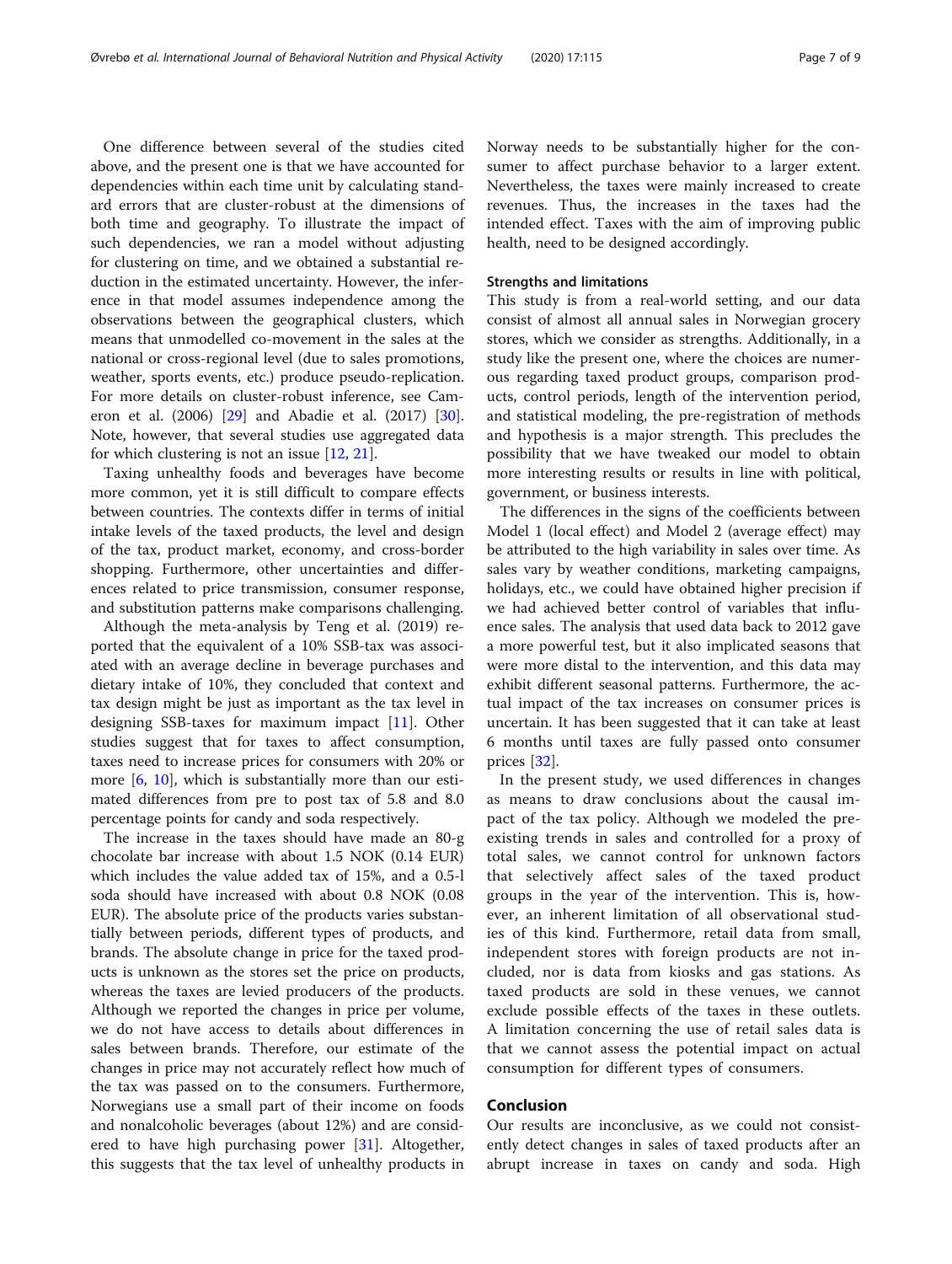# <span id="page-7-0"></span>Supplementary information

Supplementary information accompanies this paper at [https://doi.org/10.](https://doi.org/10.1186/s12966-020-01017-3) [1186/s12966-020-01017-3](https://doi.org/10.1186/s12966-020-01017-3).

Additional file 1: Supplementary Figure S1. Weeks included in the main analysis, excluding the weeks with high variability sales. Supplementary Table S2. Exponentiated regression coefficients [95% CI], main analyses. **Supplementary Text S3.** Categorization of high cross-border municipalities. Supplementary Text S4. Analyses excluding high cross-border municipalities. Supplementary Table S5. Exponentiated regression coefficients [95% CI], excluding cross-border municipalities. Supplementary Table S6. Exponentiated regression coefficients [95% CI], 12-week exclusion around the cutoff. **Supplementary Table** S7. Exponentiated regression coefficients [95% CI], additional control seasons. Supplementary Table S8. Exponentiated regression coefficients [95% CI], analyses with control products (difference-in-difference-indifferences).

#### Abbreviations

CI: Confidence interval; DiDiDi: Difference-in-difference-in-difference, triple difference design; EUR: Euro; NA: Not applicable; NOK: Norwegian kroner; SD: Standard deviation; SSB: Sugar-sweetened beverages

#### Acknowledgements

Not applicable.

#### Authors' contributions

RKH, TBH, and EB designed the study; JRM contributed with extensive data knowledge and data acquisition; BØ and RKH prepared the data, analyzed the data, and generated figures and tables; BØ, TBH, and RKH drafted the manuscript; and all authors made significant intellectual contributions, read, revised and approved the final version of the manuscript.

#### Funding

The National Institute of Public Health has funded purchases of data. The National Institute of Public Health had no other role in this study.

#### Availability of data and materials

The datasets generated and/or analyzed during the current study are proprietary (Nielsen Company Norway).

#### Ethics approval and consent to participate

Not applicable.

#### Consent for publication

Not applicable

#### Competing interests

Authors have nothing to declare.

#### Author details

<sup>1</sup> Faculty of Health and Sport Sciences, University of Agder, Kristiansand, Norway. <sup>2</sup>Centre for Evaluation of Public Health Measures, Norwegian Institute of Public Health, Oslo, Norway. <sup>3</sup>Department of Health and Inequalities, Norwegian Institute of Public Health, Oslo, Norway. <sup>4</sup>Department of Alcohol, Tobacco and Drugs, Norwegian Institute of Public Health, Oslo, **Norway** 

Received: 20 April 2020 Accepted: 2 September 2020 Published online: 14 September 2020

#### References

- 1. Collaboration, N.C.D.R.F. Worldwide trends in body-mass index, underweight, overweight, and obesity from 1975 to 2016: a pooled analysis of 2416 population-based measurement studies in 128.9 million children, adolescents, and adults. Lancet. 2017;390(10113):2627–42.
- 2. WHO. Obesity and overweight. 2018 [cited 2019 Nov 20th]; Available from: [https://www.who.int/news-room/fact-sheets/detail/obesity-and-overweight.](https://www.who.int/news-room/fact-sheets/detail/obesity-and-overweight)
- 3. Guh DP, et al. The incidence of co-morbidities related to obesity and overweight: a systematic review and meta-analysis. BMC Public Health. 2009;9:88.
- 4. Bray GA. Medical consequences of obesity. J Clin Endocrinol Metab. 2004; 89(6):2583–9.
- 5. Dee A, et al. The direct and indirect costs of both overweight and obesity: a systematic review. BMC Res Notes. 2014;7:242.
- Fiscal policies for diet and prevention of noncommunicable diseases: technical meeting report, 5-6 May 2015, Geneva: World Health Organization. ISBN 9789241511247.
- 7. WHO. Public health taxes. 2019 [cited 2019 Nov 20th]; Available from: [https://www.who.int/health\\_financing/topics/public-health-taxes/en/](https://www.who.int/health_financing/topics/public-health-taxes/en/).
- 8. Afshin A, et al. The prospective impact of food pricing on improving dietary consumption: a systematic review and meta-analysis. PLoS One. 2017;12(3): e0172277.
- 9. Redondo M, Hernandez-Aguado I, Lumbreras B. The impact of the tax on sweetened beverages: a systematic review. Am J Clin Nutr. 2018;108(3):548– 63.
- 10. Wright A, Smith KE, Hellowell M. Policy lessons from health taxes: a systematic review of empirical studies. BMC Public Health. 2017;17(1):583.
- 11. Teng AM, et al. Impact of sugar-sweetened beverage taxes on purchases and dietary intake: systematic review and meta-analysis. Obes Rev. 2019; 20(9):1187–204.
- 12. Hernandez FM, et al. Reduction in purchases of energy-dense nutrient-poor foods in Mexico associated with the introduction of a tax in 2014. Prev Med. 2019;118:16–22.
- 13. Bíró A. Did the junk food tax make the Hungarians eat healthier? Food Policy. 2015;54(July 2015):107–15.
- 14. Jensen JD, et al. Effects of the Danish saturated fat tax on the demand for meat and dairy products. Public Health Nutr. 2016;19(17):3085–94.
- 15. Hyseni L, et al. The effects of policy actions to improve population dietary patterns and prevent diet-related non-communicable diseases: scoping review. Eur J Clin Nutr. 2017;71(6):694–711.
- 16. NOU 2019:8. Særavgiftene på sjokolade- og sukkervarer og alkoholfrie drikkevarer. Oslo: Finansdepartementet; 2019.
- 17. Omsetning i varehandel. 2019.; Available from: [https://www.ssb.no/statbank/](https://www.ssb.no/statbank/table/07313/) [table/07313/.](https://www.ssb.no/statbank/table/07313/) Accessed 3 Feb 2020.
- 18. Dagligvarehandelen & nielsen. Dagligvarefasiten 2019. 2019.
- 19. Øvrebø B, Halkjelsvik T, Bere E, Meisfjord JR, Hart R. The effects of an abrupt increase in taxes on sugary products: a difference-in-discontinuity design. Analysis plan. 2019. Retrieved from [osf.io/pz4eg.](https://www.osf.io/pz4eg)
- 20. Correia S. "Linear models with high-dimensional fixed effects: an efficient and feasible estimator" working paper; 2017.
- 21. Alvarado M, et al. Assessing the impact of the Barbados sugar-sweetened beverage tax on beverage sales: an observational study. Int J Behav Nutr Phys Act. 2019;16(1):13.
- 22. Falbe J, et al. Impact of the Berkeley excise tax on sugar-sweetened beverage consumption. Am J Public Health. 2016;106(10):1865–71.
- 23. Colchero MA, et al. Beverage purchases from stores in Mexico under the excise tax on sugar sweetened beverages: observational study. BMJ. 2016; 352:h6704.
- 24. Roberto CA, et al. Association of a Beverage tax on sugar-sweetened and artificially sweetened beverages with changes in beverage prices and sales at chain retailers in a large urban setting. JAMA. 2019;321(18):1799–810.
- 25. Silver LD, et al. Changes in prices, sales, consumer spending, and beverage consumption one year after a tax on sugar-sweetened beverages in Berkeley, California, US: a before-and-after study. PLoS Med. 2017;14(4): e1002283.
- 26. Capacci S, et al. The impact of the French soda tax on prices and purchases. An ex post evaluation. PLoS One. 2019;14(10):e0223196.